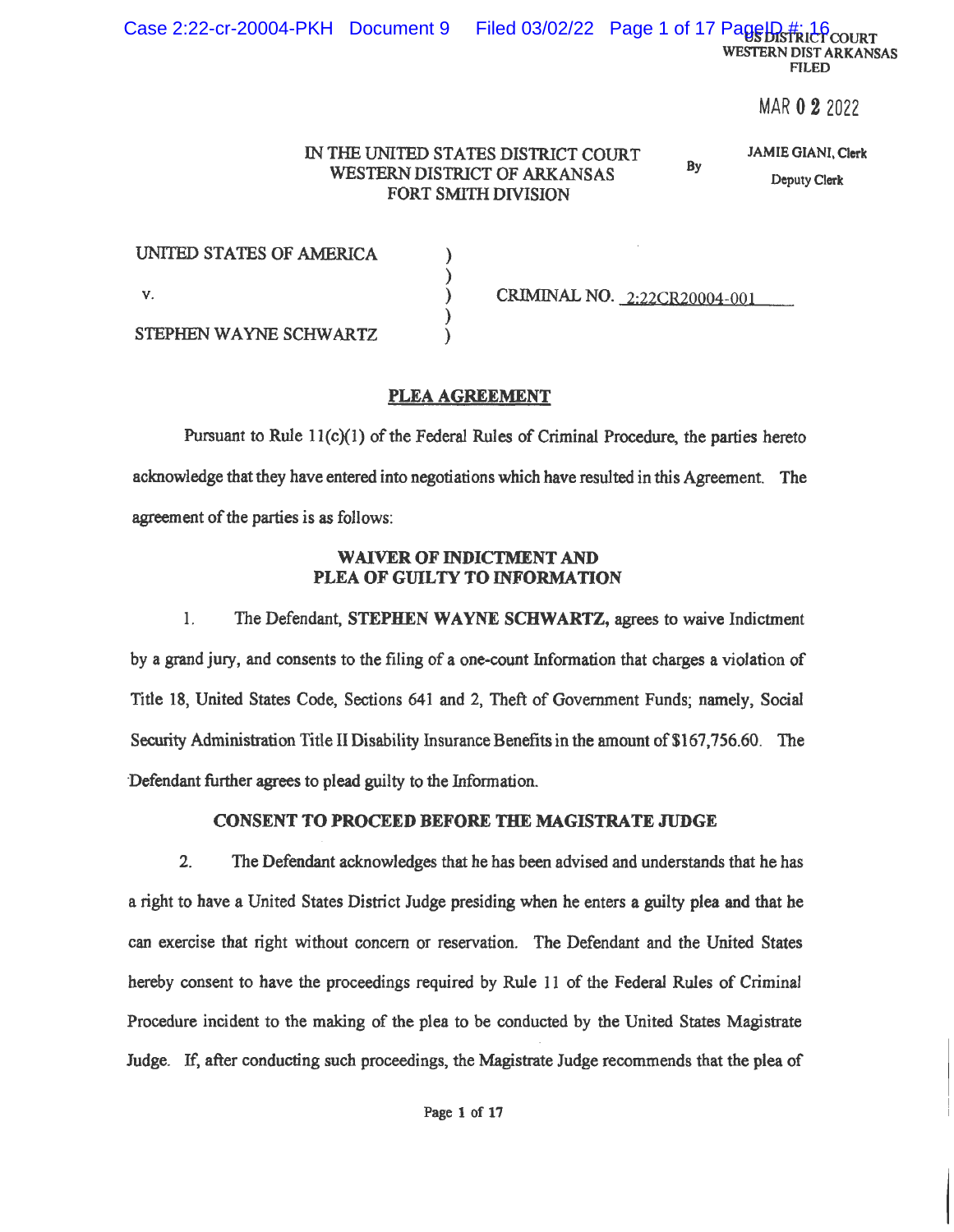guilty be accepted, a presentence investigation and report will be ordered pursuant to Federal Rule of Criminal Procedure 32. The Defendant acknowledges that his plea of guilty is subject to approval and acceptance by the District Judge and that sentencing will be conducted by the District Judge.

#### **WAIVER OF OBJECTIONS TO MAGISTRATE'S REPORT AND RECOMMENDATION**

 $3<sub>1</sub>$ The parties acknowledge that pursuant to 28 U.S.C.  $\S$  636(b)(1)(B), the failure to file objections to the Report and Recommendation within fourteen (14) days bars them from objecting to the District Court's acceptance of the guilty plea as recommended by the Magistrate Judge. Having been advised of the right to object to the Report and Recommendation, the parties wish to waive that right for the purpose of expediting acceptance of the guilty plea in this matter. Accordingly, evidenced by their signatures appearing below, the parties hereby waive the right to object to the Magistrate Judge's Report and Recommendation Concerning Plea of Guilty, and consent to acceptance of the same by the United States District Judge so that acceptance of the guilty plea may proceed forthwith.

## ADMISSION OF FACTUAL BASIS IN SUPPORT OF GUILTY PLEA

The Defendant has fully discussed with defense counsel the facts of this case and  $\overline{4}$ . the elements of the crime to which the Defendant is pleading guilty. The Defendant has committed each of the elements of the crime to which the Defendant is pleading guilty and admits that there is a factual basis for this guilty plea. The following facts are true and undisputed:

The Social Security Administration is an agency of the United States. Recipients  $a_{\cdot}$ of Social Security Administration benefits receive money held in trust for the United States government.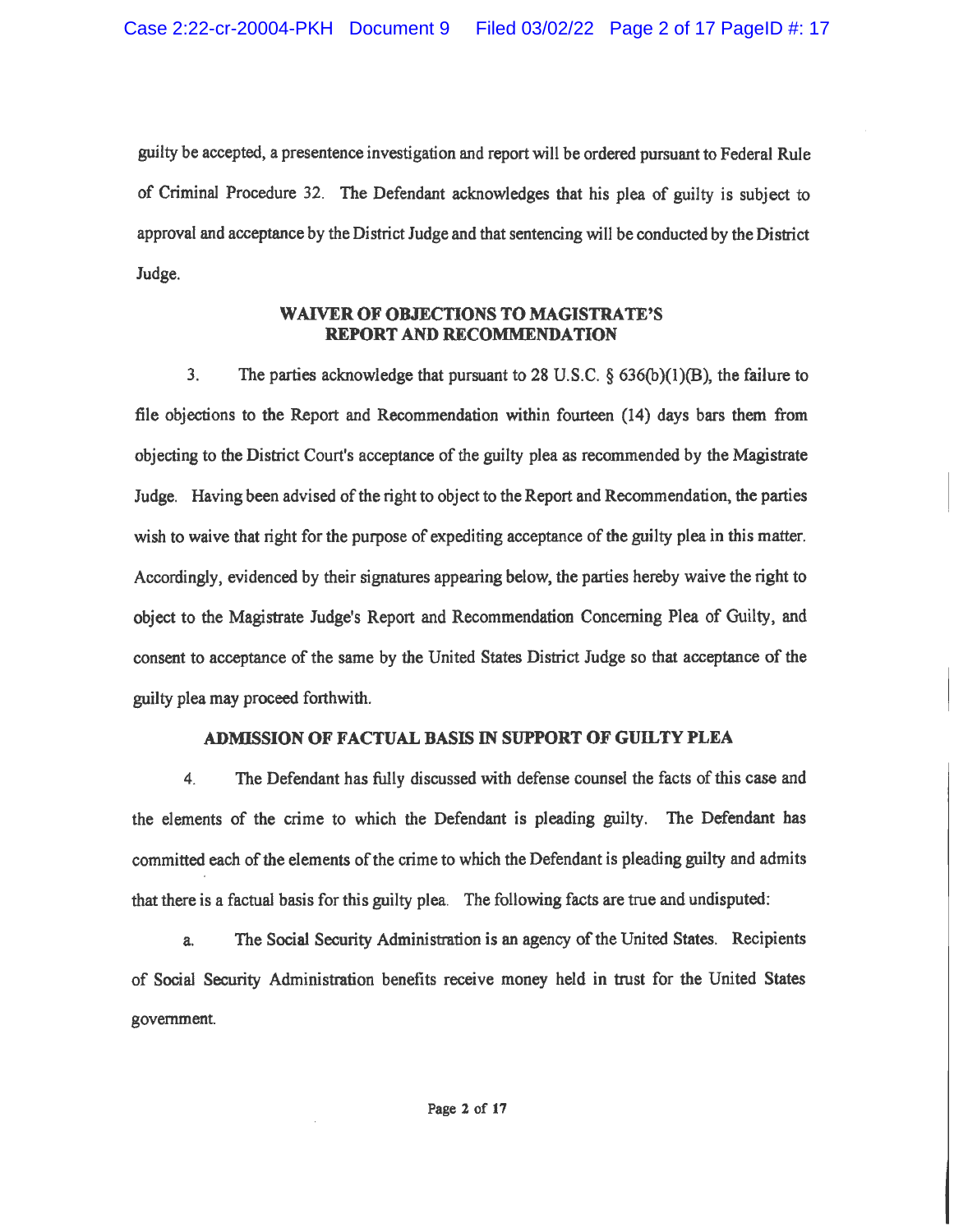$\mathbf{b}$ . In September 2000, STEPHEN WAYNE SCHWARTZ, the Defendant, began receiving Social Security Administration Title II Disability Insurance benefits. On July 6, 2010, the Social Security Administration informed STEPHEN WAYNE SCHWARTZ that he was no longer entitled to Social Security Administration disability insurance payments, due to employment and wages he earned that made him ineligible to receive money from the disability insurance program.

In November 2012, the Social Security Administration reinstated STEPHEN  $\mathbf{c}$ **WAYNE SCHWARTZ'S** disability insurance payments based in part on his report to the Social Security Administration that he was no longer working. He was instructed to inform the Social Security Administration if he returned to work or if his disabling medical condition improved.

 $\mathbf{d}$ . In 2015, while receiving Social Security Administration disability insurance payments, STEPEHN WAYNE SCHWARTZ was paid by a public school district to drive a school bus. He did not report his employment as a school bus driver and his earnings from that job to the Social Security Administration. The Social Security Administration subsequently became aware of his employment and earnings as a school bus driver, which made him ineligible for disability insurance benefits. In June 2016, the Social Security Administration told STEPHEN WAYNE SCHWARTZ that his disability insurance payments were being stopped due to his employment and the wages he earned as a school bus driver in 2015.

On June 15, 2016. STEPHEN WAYNE SCHWARTZ, aided and abetted by his e. wife and co-defendant Rebekah Jolea Schwartz, submitted a document to the Social Security Administration entitled "Expedited Reinstatement Request" to ask the Social Security Administration to reinstate his disability insurance payments. STEPHEN WAYNE SCHWARTZ claimed on the Expedited Reinstatement Request that his current medical condition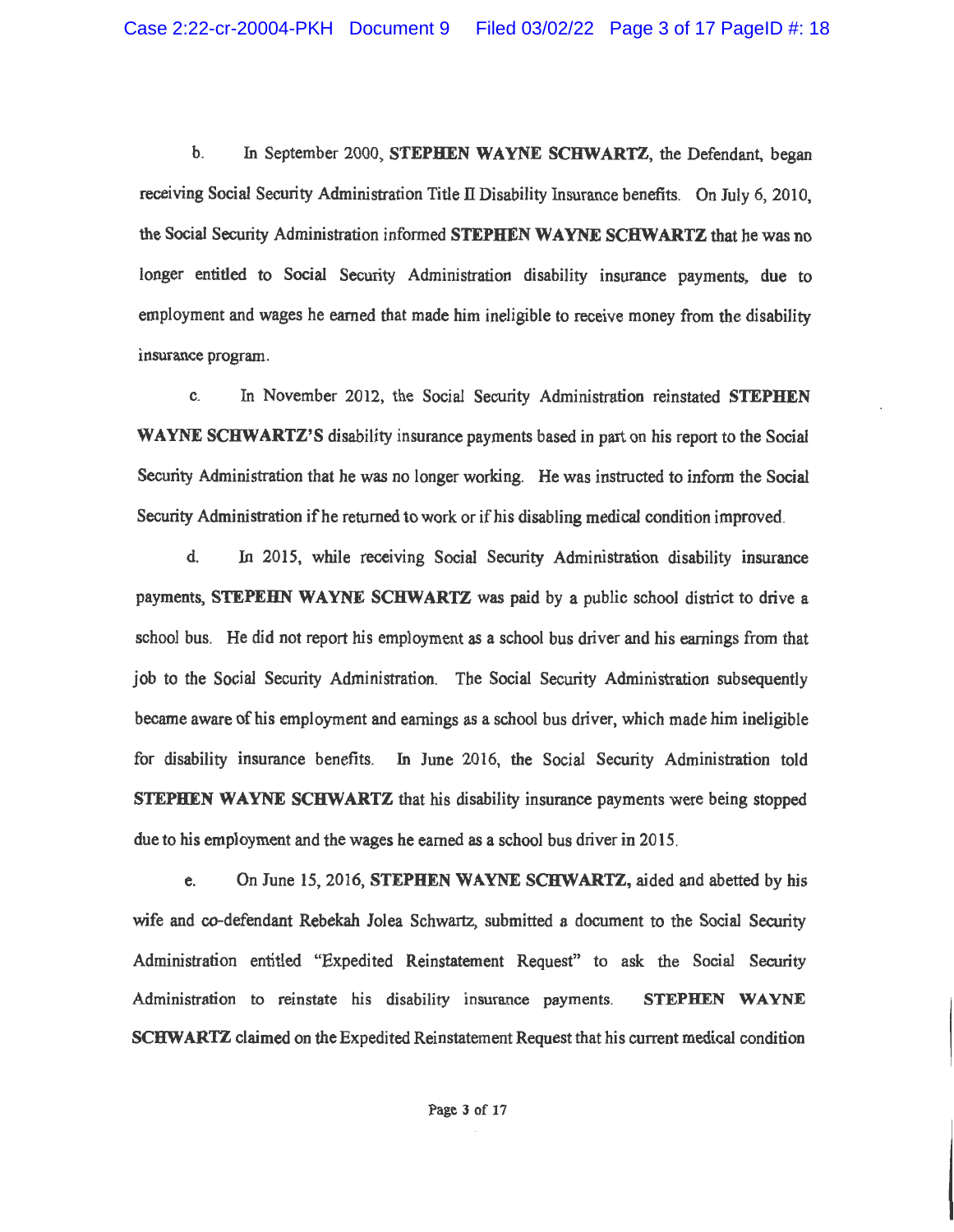prevented him from working. He signed the Expedited Reinstatement Request, under penalty of perjury, asserting that the information was "true and correct to the best of my knowledge." In truth and fact, on June 15, 2016, STEPHEN WAYNE SCHWARTZ'S medical condition did not prevent him from working. On June 15, 2016, STEPHEN WAYNE SCHWARTZ was working as a driver for a roofing company and his wages were being paid to Rebekah Jolea Schwartz to hide his income from the Social Security Administration. STEPHEN WAYNE SCHWARTZ intentionally omitted information about his job with the roofing company on the Expedited Reinstatement Request to conceal material information from the Social Security Administration and get disability insurance payments from the Social Security Administration that he was not eligible to receive.

f. On July 13, 2016, STEPHEN WAYNE SCHWARTZ signed a document entitled "Function Report" that his wife had filled out. Rebekah Jolea Schwartz wrote on the Function Report that STEPHEN WAYNE SCHWARTZ'S disability affected him such that he could not "drive a big truck, keep log books, follow map/directions . . . carry on a conversation, count, concentrate, [and] follow instructions ...." STEPHEN WAYNE SCHWARTZ'S signature on the Function Report represented to the Social Security Administration that the information contained in the Function Report was true. STEPHEN WAYNE SCHWARTZ signed the Function Report when he was working for the roofing company and his job duties included driving a truck, counting roofing materials for delivery and pick up, and following his employer's delivery and pick-up instructions.

In 2017, the Social Security Administration reinstated STEPHEN WAYNE g. **SCHWARTZ'S** disability insurance benefits from 2016 forward. The decision to reinstate STEPHEN WAYNE SCHWARTZ'S Social Security Administration benefits was based, in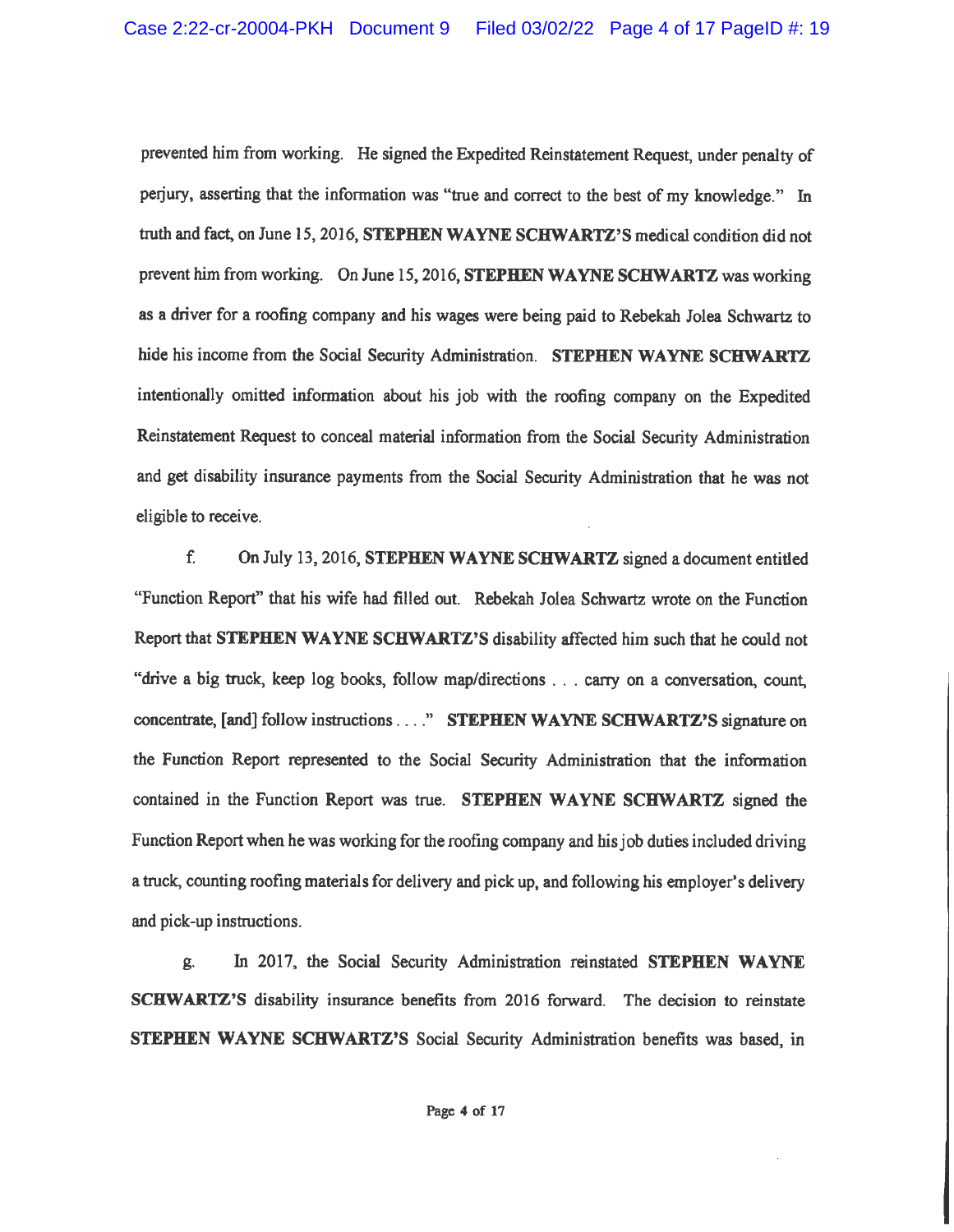some part, upon information provided by STEPHEN WAYNE SCHWARTZ and Rebekah Jolea Schwartz.

h. On April 8, 2020, STEPHEN WAYNE SCHWARTZ and Rebekah Jolea Schwartz completed a form entitled "Work Activity Report - Employee." The form asked for information about work activity to determine whether to continue STEPHEN WAYNE **SCHWARTZ'S** disability benefit payments. Rebekah Jolea Schwartz wrote that **STEPHEN WAYNE SCHWARTZ'S** job was Justice of the Peace. She wrote on her husband's behalf that: "I don't actually work. The governor of Arkansas appointed me to my late father's position until his term ends. I am just there to represent my father's seat; I don't work, I was just appointed to sit in my father's seat until the election in November." The rate of pay was listed as \$224 per week with "zero hours" worked per week "on average."

 $\mathbf{i}$ . On February 22, 2021, the Social Security Administration, having learned that **STEPHEN WAYNE SCHWARTZ** worked for a roofing company in 2016 and a marble and granite company, beginning in late 2016 and continuing into 2017, informed **STEPHEN WAYNE SCHWARTZ** that he was not eligible for disability payments for the period of June 2016 through and including February 2021. In response, Rebekah Jolea Schwartz called the Fort Smith Social Security Administration Office and told a representative that her husband had never worked for a roofing company and that she, in fact, was the one who had worked at the roofing company. Rebekah Jolea Schwartz subsequently provided wage documentation to the Social Security Administration to show that she, and not her husband, had been the wage earner at the roofing company.

 $\mathbf{i}$ . On July 6, 2021, STEPHEN WAYNE SCHWARTZ and Rebekah Jolea Schwartz appeared in person at the Fort Smith Social Security Administration Office to inquire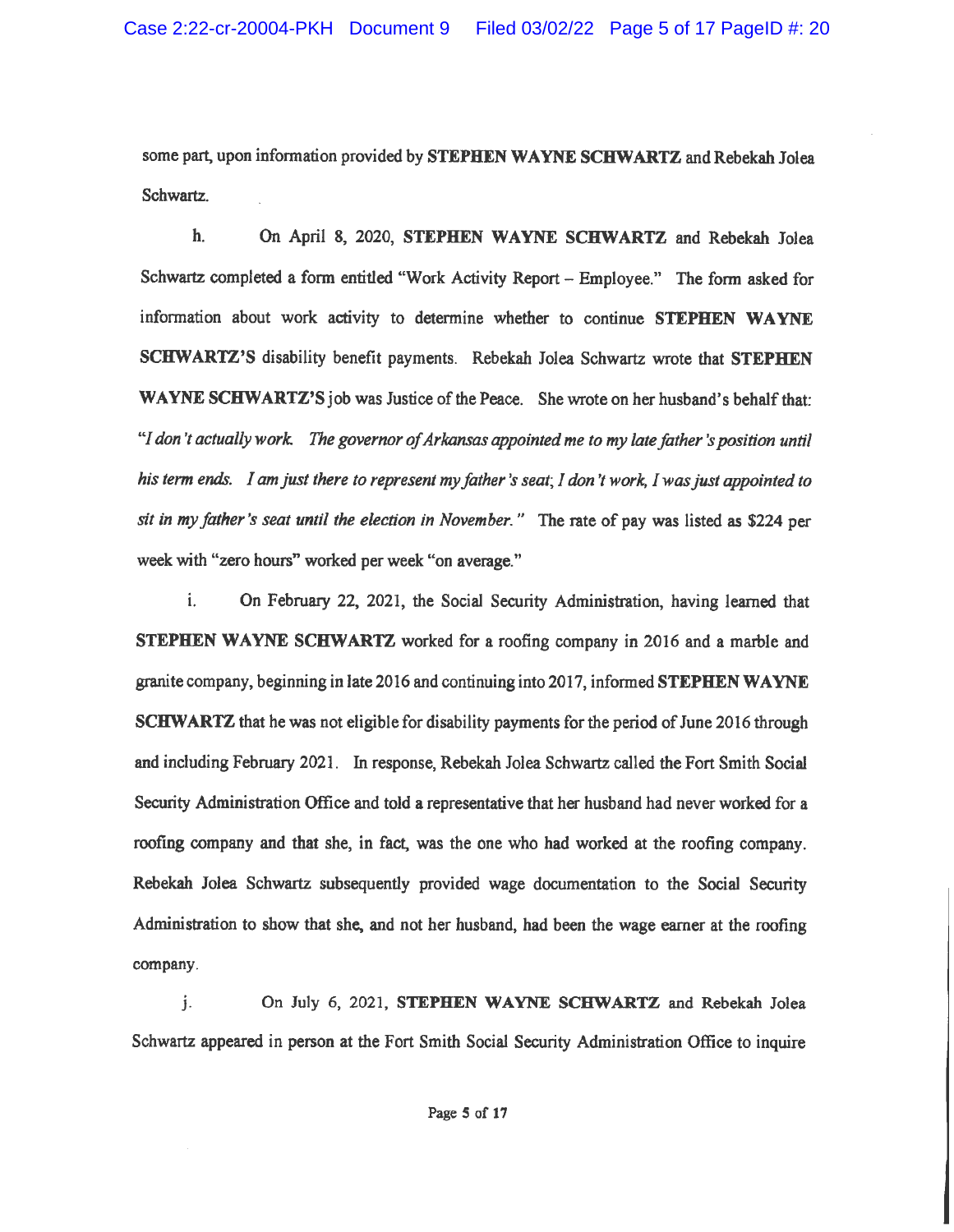about the status of STEPHEN WAYNE SCHWARTZ'S disability benefits payments.

k. Two investigators from the Office of the Inspector General for the Social Security Administration were present when STEPHEN WAYNE SCHWARTZ and Rebekah Jolea Schwartz arrived at the Fort Smith Social Security Administration Office. The federal investigators identified themselves and explained that they were investigating suspected fraud committed by STEPHEN WAYNE SCHWARTZ and Rebekah Jolea Schwartz in obtaining Title Il Disability Insurance benefits for STEPHEN WAYNE SCHWARTZ.

STEPHEN WAYNE SCHWARTZ gave a voluntary statement to the  $\mathbf{L}$ investigators and confessed he had committed fraud. He told the investigators that in or around the first week of June 2016, he was hired by a roofing company at a rate of \$1,000 per week. He admitted that he convinced the owner of the roofing business to make his paychecks to Rebekah Jolea Schwartz to conceal his work activities and income from the Social Security Administration. **STEPHEN WAYNE SCHWARTZ** admitted he knew that if the Social Security Administration became aware of his employment and wages from the roofing company, he would not have been eligible for disability benefits. STEPHEN WAYNE SCHWARTZ stated his job with the roofing company lasted through September of 2016 and he made an average of \$4,000 per month. STEPHEN WAYNE SCHWARTZ further admitted he began employment at a marble and granite company in December of 2016. STEPHEN WAYNE SCHWARTZ told the investigators he made an agreement with the owner of the marble and granite company to pay a portion of his wages to his wife because STEPHEN WAYNE SCHWARTZ knew that a certain amount of income, if reported to the Social Security Administration, would have affected his eligibility for disability insurance benefits. STEPHEN WAYNE SCHWARTZ admitted he knew he had violated the law when conducting these activities.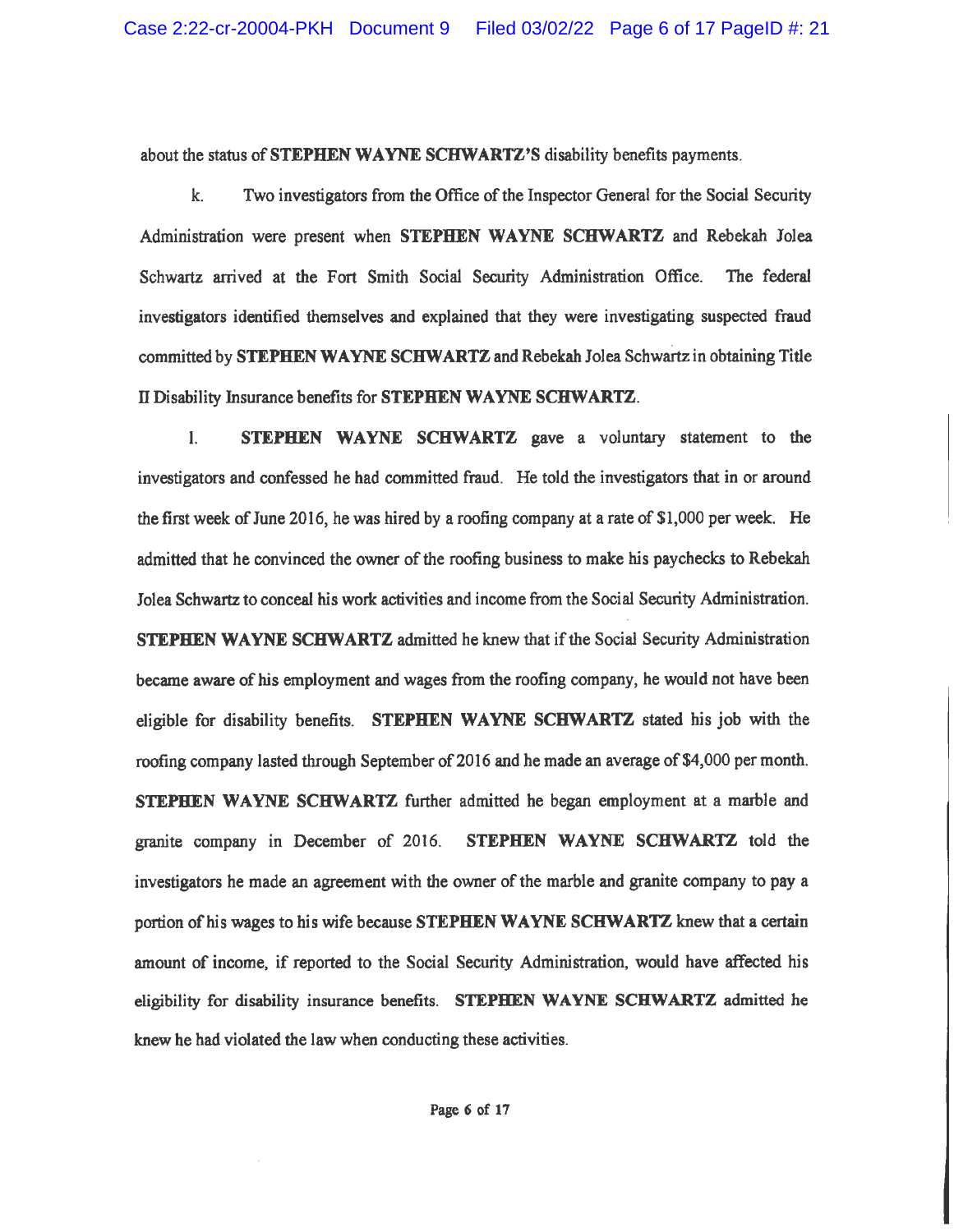m. Rebekah Jolea Schwartz also gave a voluntary sworn statement to investigators on July 6, 2021. She admitted she completed the June 2016 "Expedited Reinstatement Request" form the same month her husband obtained employment with the roofing company. Rebekah Jolea Schwartz stated she knew that STEPHEN WAYNE SCHWARTZ earned \$1,000 a week at the roofing company. She admitted she knew about the arrangement to have STEPHEN WAYNE SCHWARTZ'S paychecks issued in her name to conceal his employment and earnings from the Social Security Administration. Rebekah Jolea Schwartz stated she falsely reported to the Social Security Administration that the roofing company had paid her when she well knew that it was her husband who had worked at the roofing company. She stated she did not truthfully report to the Social Security Administration that STEPHEN WAYNE SCHWARTZ was working at the marble and granite countertop business when she "assisted Stephen with his 2020 Continuing Disability Review Report."

The loss to the Social Security Administration resulting from STEPHEN WAYNE n. **SCHWARTZ'S** criminal conduct, while aided and abetted by Rebekah Jolea Schwartz, for the period of June 2016 through and including July 2021, is \$167,756.60.

The Defendant, STEPEHN WAYNE SCHWARTZ, stipulates, admits as true, O. and agrees that evidence gathered in the investigation and the voluntary statement he made to investigators on July 6, 2021, establish beyond a reasonable doubt that beginning in or about June 2016 and continuing through and including in or about July 2021, in the Western District of Arkansas, Fort Smith Division, while aided and abetted by his wife, Rebekah Jolea Schwartz, he stole a thing of value from the United States; namely, Title II Disability Insurance Benefits in the amount of \$167,756.60 that he was not eligible to receive from the Social Security Administration, an agency of the United States.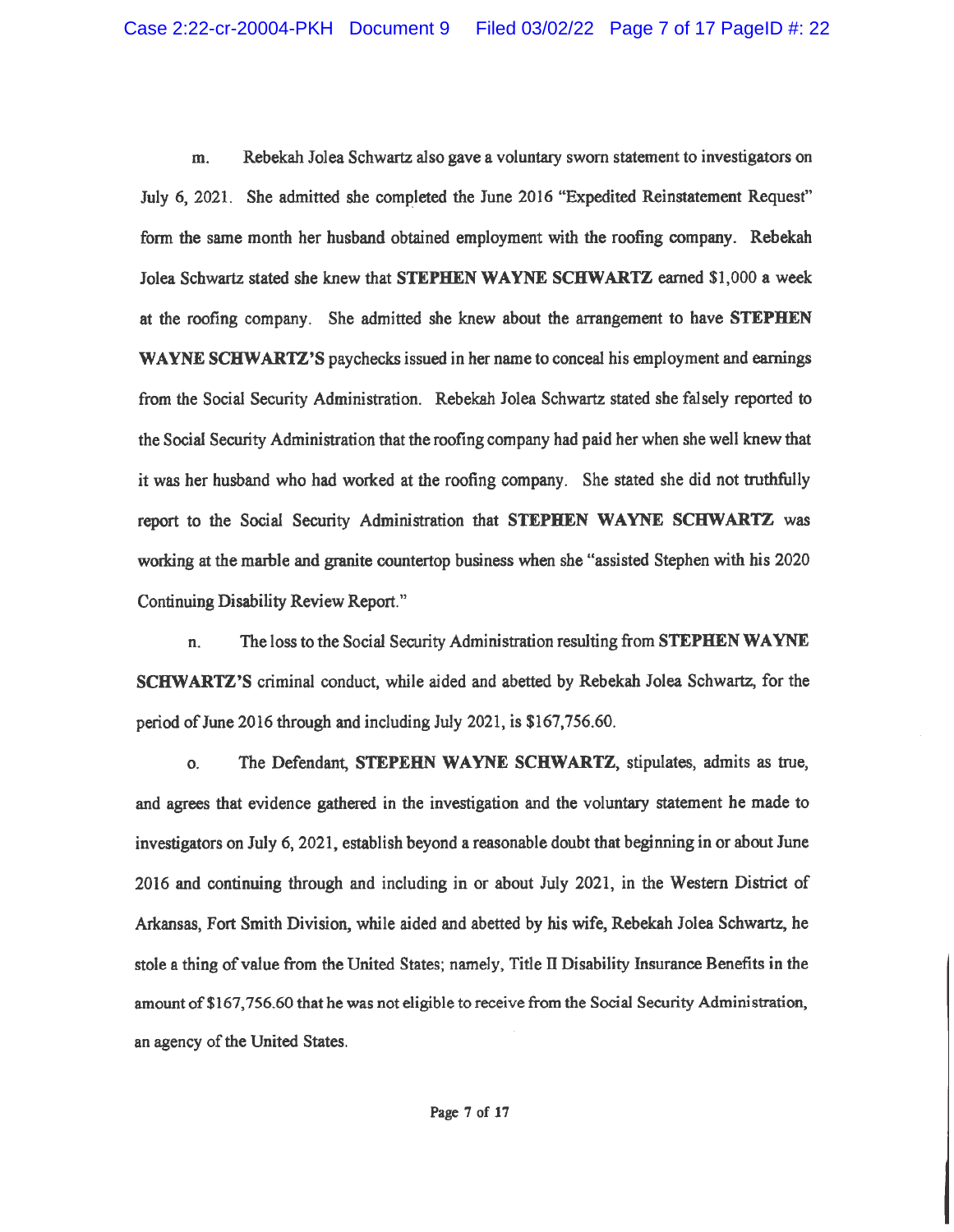### **ADVICE OF RIGHTS**

 $5<sub>1</sub>$ The Defendant hereby acknowledges that he has been advised of and fully

understands the following constitutional and statutory rights:

- to have an attorney and if the Defendant cannot afford an attorney, to have  $a<sub>1</sub>$ one provided to him and paid for at the United States' expense;
- to persist in his plea of not guilty; b.
- to have a speedy and public trial by jury; C.
- to be presumed innocent until proven guilty beyond a reasonable doubt; đ.
- to confront and examine witnesses who testify against him; e.
- to call witnesses on his behalf; f.
- to choose to testify or not testify and that no one could force the Defendant g. to testify; and.
- to have at least 30 days to prepare for trial.  $\mathbf{h}$ .

## **WAIVER OF RIGHTS**

 $6.$ The Defendant hereby acknowledges that he understands with respect to the count to which he pleads guilty, he thereby WAIVES all of the rights listed as (b) through (h) of the above paragraph.

## **WAIVER OF ACCESS TO RECORDS**

 $7<sub>1</sub>$ The Defendant hereby waives all rights, whether asserted directly or by a representative, to request or receive from any department or agency of the United States any records pertaining to the investigation or prosecution of this case, including without limitation any records that may be sought under the Freedom of Information Act, 5 U.S.C. § 552, or the Privacy Act of 1974, 5 U.S.C. § 552a.

## **WAIVER OF "HYDE" CLAIM**

The Defendant hereby waives any claim under the Hyde Amendment, 18 U.S.C. 8. § 3006A (Statutory Note), for attorney fees and other litigation expenses arising out of the investigation or prosecution of this matter.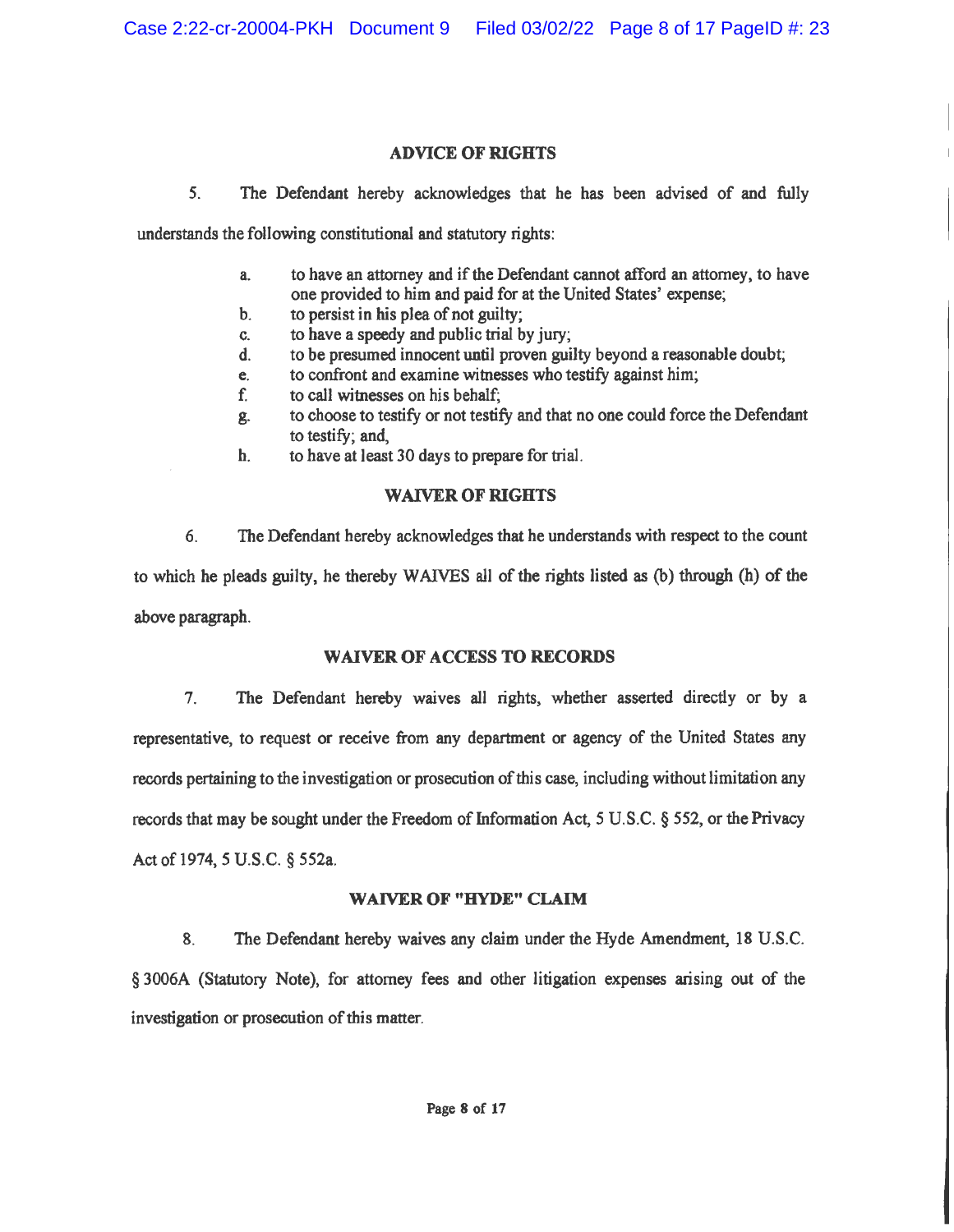#### **EFFECTS OF BREACH OF THIS AGREEMENT BY DEFENDANT**

9. The Defendant agrees that if after signing this Plea Agreement the Defendant commits any crimes, violates any conditions of release, or fails to appear for sentencing, or if the Defendant provides information to the Probation Office or the Court that is intentionally misleading, intentionally incomplete, or intentionally untruthful, or if the Defendant violates any term of this Plea Agreement, takes a position at sentencing which is contrary to the terms of this Plea Agreement or attempts to withdraw from this Plea Agreement, this shall constitute a breach of this Plea Agreement which shall release the United States from any and all restrictions or obligations placed upon it under the terms of this agreement and the United States shall be free to reinstate dismissed charges or pursue additional charges against the Defendant. The Defendant shall, however, remain bound by the terms of the agreement, and will not be allowed to withdraw this plea of guilty unless permitted to do so by the Court.

 $10<sub>1</sub>$ The Defendant further agrees that a breach of any provisions of this Plea Agreement shall operate as a WAIVER of Defendant's rights under Rule  $11(f)$  of the Federal Rules of Criminal Procedure and Rule 410 of the Federal Rules of Evidence and the United States shall be allowed to use and to introduce into evidence any one or more of the following:

- admissions against interest, both oral and written, made by the Defendant a. to any person;
- statements made by the Defendant during his change of plea hearing; b.
- the factual basis set forth in the Plea Agreement; c.
- any testimony given under oath in these proceedings or to a grand jury or a  $\mathbf{d}$ . petit jury:
- any and all physical evidence of any kind which the Defendant has provided e. to the United States; and,
- f. any and all information provided by the Defendant to the United States' attorneys, or to federal, state, county, and/or local law enforcement officers.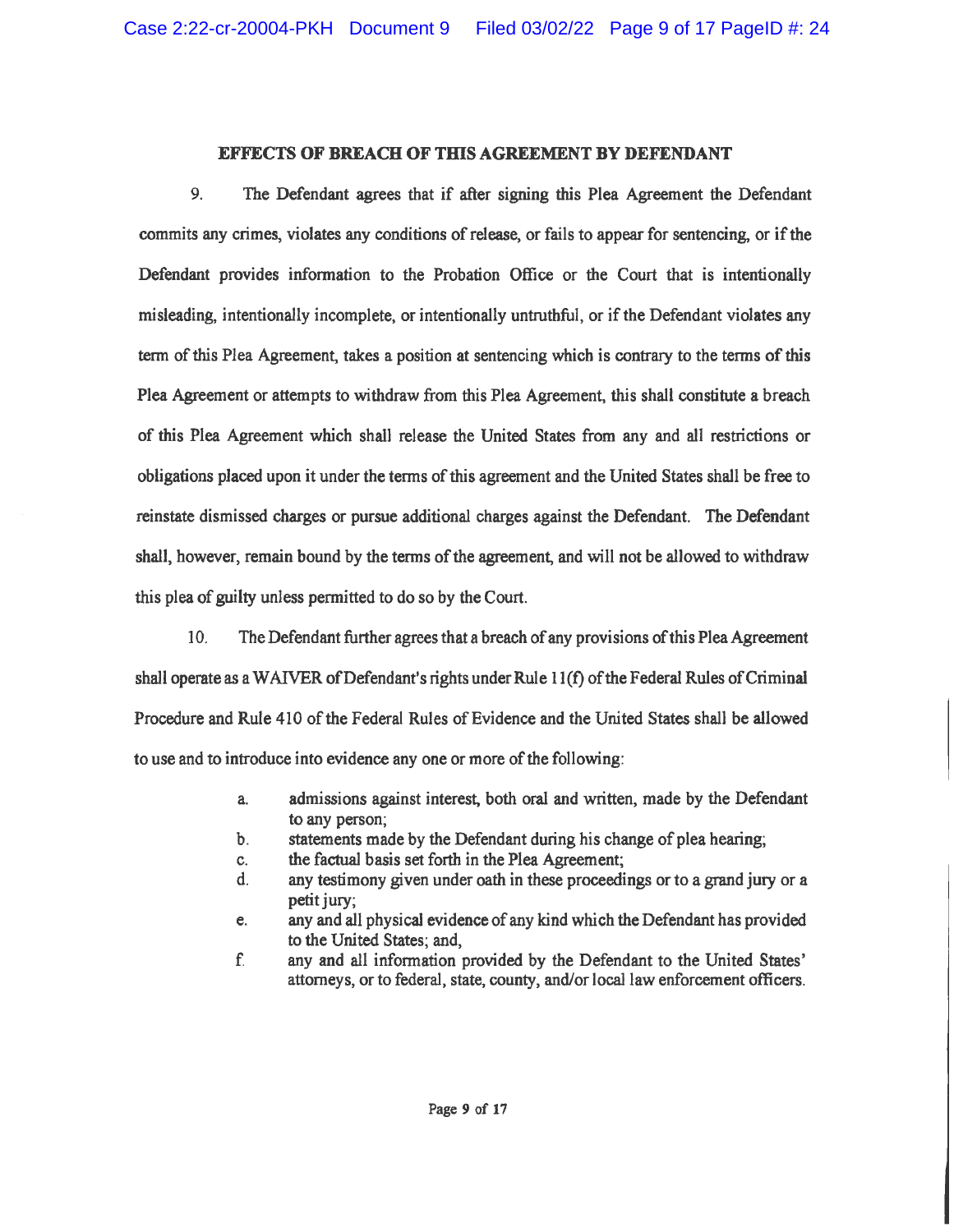## **MAXIMUM PENALTIES**

 $11.$ The Defendant hereby acknowledges that he has been advised of the maximum

penalties for the count to which he is pleading guilty. By entering a plea of guilty to count one of

the Information, the Defendant agrees that he faces:

- a maximum term of imprisonment for 10 years;  $\mathbf{a}$
- $\mathbf{b}$ . a maximum fine of \$250,000.00;
- both imprisonment and fine:  $\mathbf{c}$ .
- a term of supervised release which begins after release from prison; d.
- a possibility of going back to prison if the Defendant violates the conditions e. of supervised release:
- f. a special assessment of \$100.00 and.
- restitution to be paid to the Social Security Administration, jointly and ጀ. severally with Rebekah Jolea Schwartz, in the total amount of \$167,756.60.

## **CONDITIONS OF SUPERVISED RELEASE**

 $12.$ The Defendant acknowledges that if a term of supervised release is imposed as part

of the sentence, the Defendant will be subject to the standard conditions of supervised release as

recommended by the United States Sentencing Commission and may be subject to other special

conditions of supervised release as determined by the Court. The standard conditions of

supervised release are as follows:

- a. The Defendant shall report to the probation office in the federal judicial district where he is authorized to reside within 72 hours of release from imprisonment, unless the probation officer instructs the Defendant to report to a different probation office or within a different timeframe.
- b. After initially reporting to the probation office, the Defendant will receive instructions from the court or the probation officer about how and when to report to the probation officer, and the Defendant shall report to the probation officer as instructed.
- c. The Defendant shall not knowingly leave the federal judicial district where he is authorized to reside without first getting permission from the court or the probation officer.
- d. The Defendant shall answer truthfully the questions asked by the probation officer.
- e. The Defendant shall live at a place approved by the probation officer. If the Defendant plans to change where he lives or anything about his living arrangements (such as the people the Defendant lives with), the Defendant shall notify the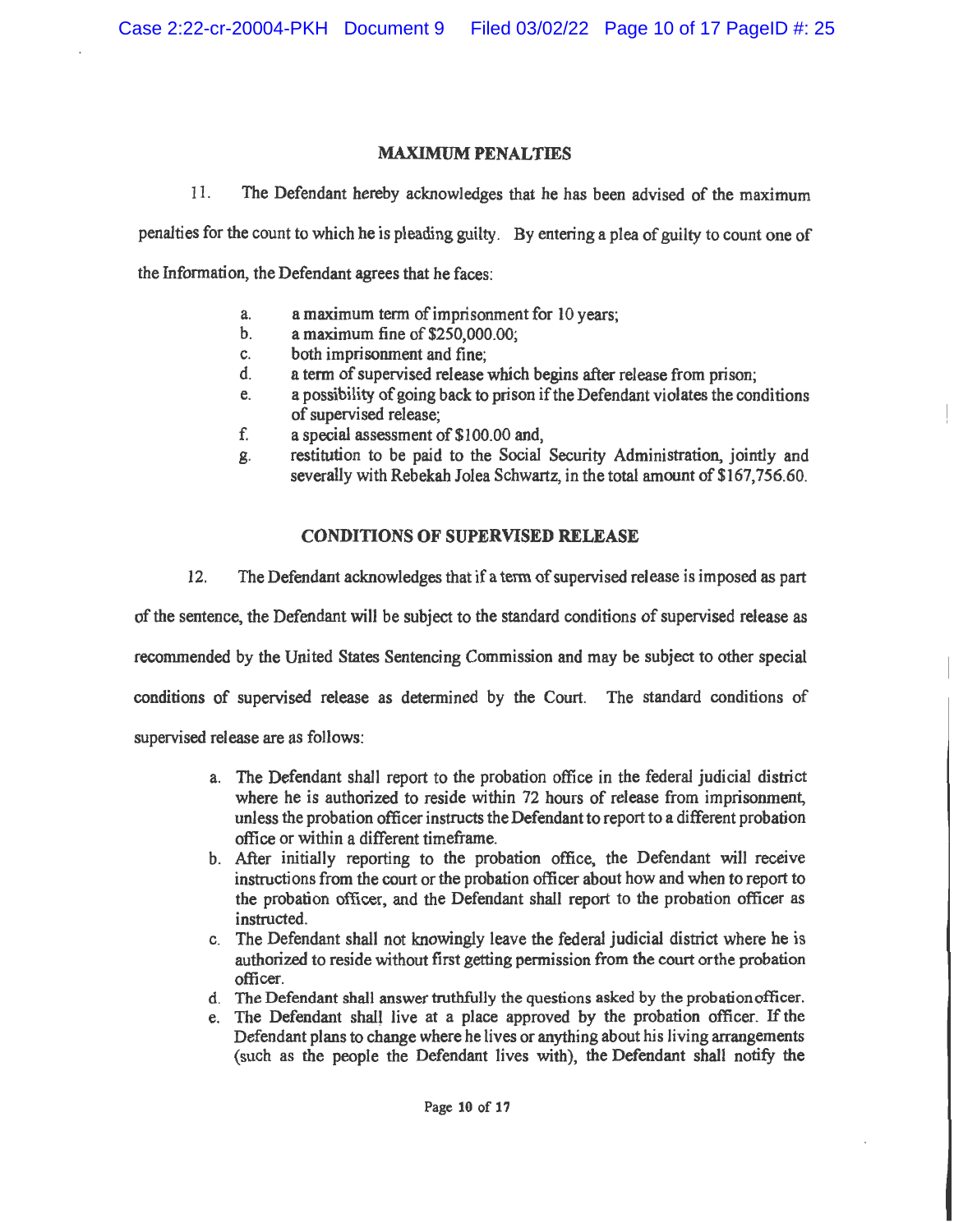probation officer at least 10 days before the change. If notifying the probation officer at least 10 days in advance is not possible due to unanticipated circumstances, the Defendant shall notify the probation officer within 72 hours of becoming aware of a change or expected change.

- f. The Defendant shall allow the probation officer to visit the Defendant at any time at his home or elsewhere, and the Defendant shall permit the probation officer to take any items prohibited by the conditions of the Defendant's supervision that he or she observes in plain view.
- g. The Defendant shall work full time (at least 30 hours per week) at a lawful type of employment, unless the probation officer excuses the defendant from doing so. If the Defendant does not have full-time employment he shall try to find full-time employment, unless the probation officer excuses the defendant from doing so. If the Defendant plans to change where the Defendant works or anything about his work (such as the position or the job responsibilities), the Defendant shall notify the probation officer at least 10 days before the change. If notifying the probation officer at least 10 days in advance is not possible due to unanticipated circumstances, the Defendant shall notify the probation officer within 72 hours of becoming aware of a change or expected change.
- h. The Defendant shall not communicate or interact with someone the Defendant knows is engaged in criminal activity. If the Defendant knows someone has been convicted of a felony, the Defendant shall not knowingly communicate or interact with that person without first getting the permission of the probation officer.
- i. If the Defendant is arrested or questioned by a law enforcement officer, the Defendant shall notify the probation officer within 72 hours.
- j. The Defendant shall not own, possess, or have access to a firearm, ammunition, destructive device, or dangerous weapon (i.e., anything that was designed, or was modified for, the specific purpose of causing bodily injury or death to another person, such as nunchakus or Tasers).
- k. The Defendant shall not act or make any agreement with a law enforcement agency to act as a confidential human source or informant without first getting the permission of the court.
- 1. If the probation officer determines that the Defendant poses a risk to another person (including an organization), the probation officer may require the Defendant to notify the person about the risk and the Defendant shall comply with that instruction. The probation officer may contact the person and confirm that the Defendant has notified the person about the risk.
- m. The Defendant shall follow the instructions of the probation officer related to the conditions of supervision.

## **RESTITUTION**

The Defendant agrees that the total amount of restitution owed to the Social  $13.$ 

Security Administration is \$167,756.60 and is a joint and several liability obligation with Rebekah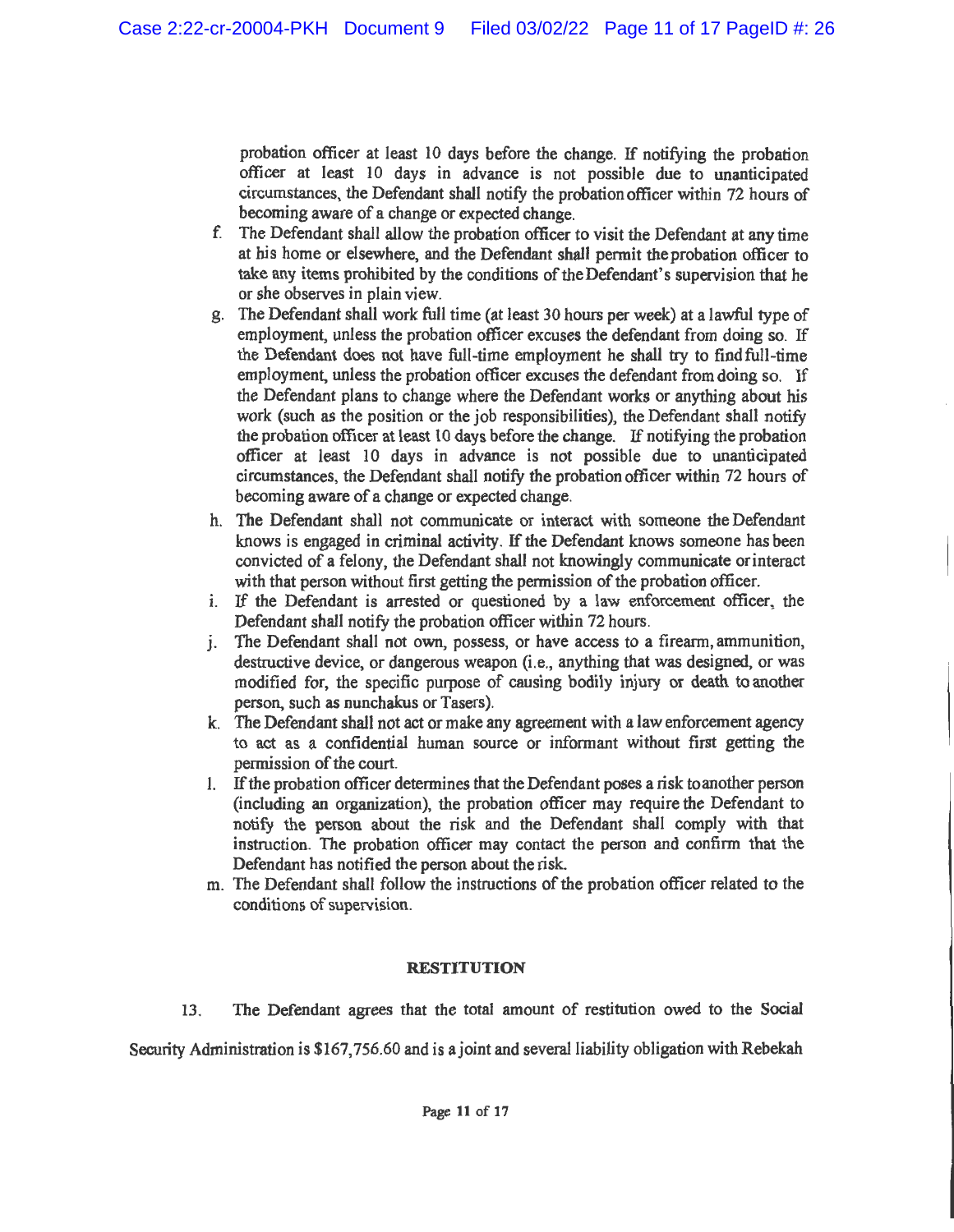Jolea Schwartz. The Defendant agrees to pay full restitution, jointly and severally with Rebekah Jolea Schwartz, to the Social Security Administration and for all losses caused by the Defendant's criminal conduct even if such losses resulted from crimes not charged in the Information or admitted to by the Defendant in the factual statement. The Defendant acknowledges and agrees that all restitution as agreed to above shall be governed by the provisions of the Mandatory Victims Restitution Act, 18 U.S.C. § 3663A. The Defendant understands full restitution will be ordered regardless of Defendant's financial resources. The Defendant further understands the restitution will be determined by the Court. The Defendant agrees to cooperate in efforts to collect the restitution obligation, by any means the United States deems appropriate and agrees to waive any defense or objections to any action to enforce the collection of the restitution. The Defendant understands imposition or payment of restitution will not restrict or preclude the filing of any civil suit or administrative action. The Defendant acknowledges that any restitution imposed is not dischargeable in any bankruptcy proceeding pursuant to 18 U.S.C. § 3613(e).

The Defendant agrees that the loss to the Social Security Administration is  $a<sub>1</sub>$ \$167,756.60 to be paid jointly and severally with Rebekah Jolea Schwartz. Payments should be sent to:

> Social Security Administration Debt Management Section Attn: Court Refund PO Box 2861 Philadelphia, PA 19122 claim number: 430491250

## **AGREEMENT TO PROVIDE FINANCIAL INFORMATION**

14. The Defendant agrees that no later than thirty (30) days after the change of plea. the Defendant shall complete the financial disclosure statement and the accompanying releases provided by the United States Attorney's Office and deliver them to the United States Probation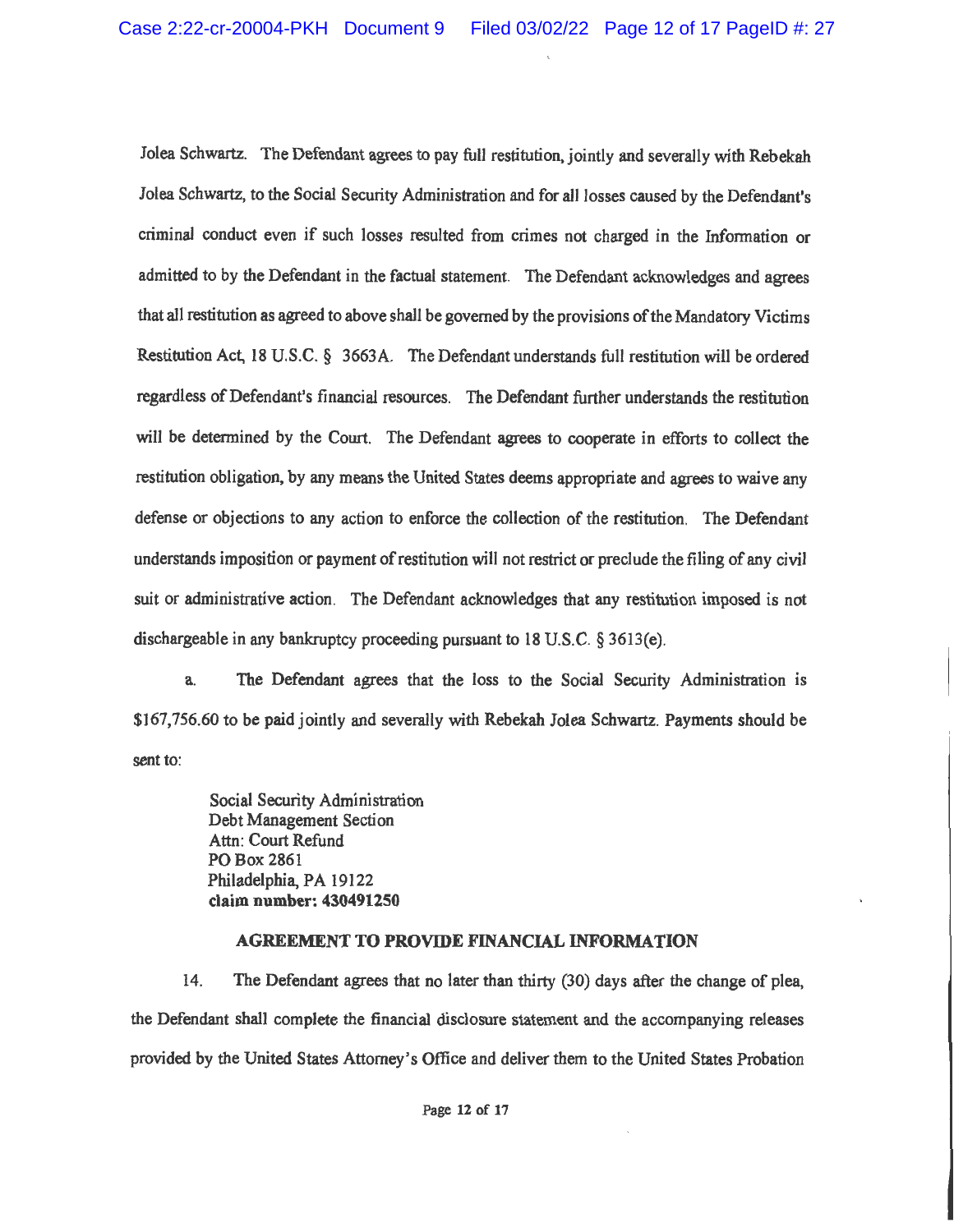Office and the United States Attorney's Office. This financial disclosure statement is sworn by the Defendant to be true and correct under penalty of perjury. The Defendant agrees that his failure to truthfully and fully complete the financial disclosure statement and accompanying releases may result in the Government objecting to the Defendant receiving a reduction for acceptance of responsibility.

## PAYMENT OF MONETARY PENALTIES

15. The Defendant agrees that monetary penalties to include special assessments, fine, and/or restitution imposed by the Court will be (i) subject to immediate enforcement as provided in 18 U.S.C. § 3613c, and (ii), submitted to the Treasury Offset Program so that any federal payment such as an income tax refund or transfer of returned property the Defendant receives may be offset and applied to federal debt without affecting the periodic payment schedule ordered by the Court.

## **NO OTHER CHARGES**

 $16.$ The United States agrees that no other federal charges, which stem from the activities described in the Information, will be brought against the Defendant in the Western District of Arkansas.

# SENTENCING GUIDELINES ARE ADVISORY BUT NOT MANDATORY

The parties acknowledge that the Court shall consult and take into account the 17. United States Sentencing Commission Guidelines in determining the sentence, but that the Court is not bound by the Guidelines and may sentence the Defendant to any sentence within the statutory range.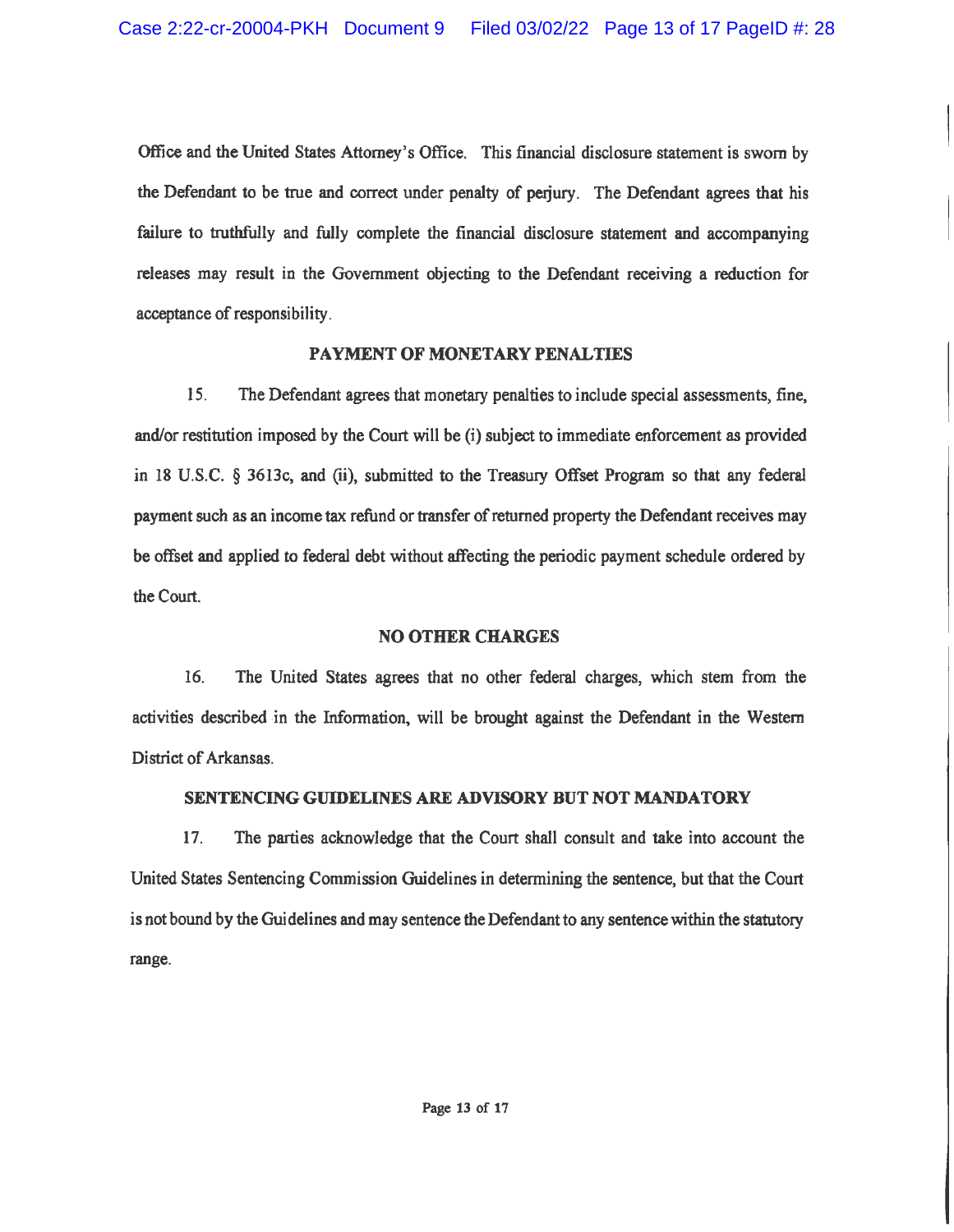### **AGREEMENT DOES NOT PROMISE A SPECIFIC SENTENCE**

18. The Defendant acknowledges that discussions have taken place concerning the possible guideline range which might be applicable to this case. The Defendant agrees that any discussions merely attempt to guess at what appears to be the correct guideline range and do not bind the District Court. Further, the Defendant acknowledges that the actual range may be greater than contemplated by the parties. In the event that the actual guideline range is greater than the parties expected, the Defendant agrees that this does not give him the right to withdraw his plea of guilty.

#### RELEVANT CONDUCT CONSIDERED

19. At the sentencing hearing, the United States will be permitted to bring to the Court's attention, and the Court will be permitted to consider, all relevant information with respect to the Defendant's background, character and conduct, including the conduct that is the subject of this investigation for which he has not been charged up to the date of this Agreement, as provided by § 1B1.3 of the Sentencing Guidelines.

#### **PERJURY**

20. In the event that it is determined that the Defendant has not been truthful with the Court as to any statements made while under oath, this Plea Agreement shall not be construed to protect the Defendant from prosecution for perjury or false statement.

#### **CONCESSIONS BY THE UNITED STATES**

 $21.$ The United States agrees not to object to a recommendation by the Probation Office or a ruling of the Court which awards the Defendant an appropriate-level decrease in the base offense level for acceptance of responsibility. If the offense level in the Presentence Report is 16 or greater and the Court accepts a recommendation in the Presentence Report that the Defendant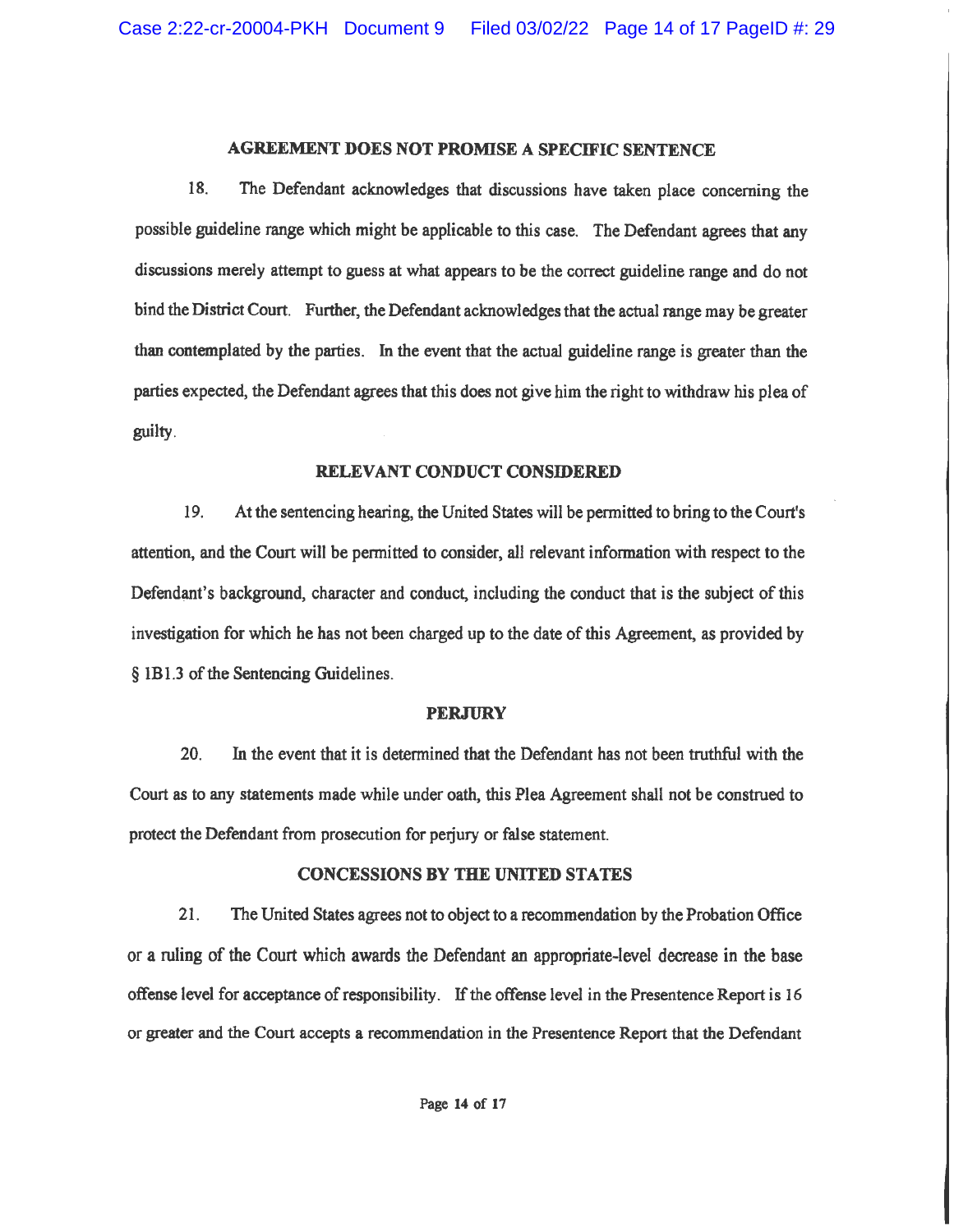receive two points for acceptance of responsibility, the United States agrees to move for an additional one-point reduction for acceptance of responsibility for a total of three points. However, the United States will not be obligated to move for an additional one-point reduction or recommend any adjustment for acceptance of responsibility if the Defendant engages in conduct inconsistent with acceptance of responsibility including, but not limited to, the following a) falsely denies, or makes a statement materially inconsistent with, the factual basis set forth in this agreement, b) falsely denies additional relevant conduct in the offense, c) is untruthful with the United States, the Court or probation officer, or d) materially breaches this Plea Agreement in any way.

## **UNITED STATES' RESERVATION OF RIGHTS**

 $22$ Although the United States agrees not to object to certain findings by the Probation

Office or to rulings of the Court, it reserves the right to:

- make all facts known to the Probation Office and to the Court; a.
- call witnesses and introduce evidence in support of the Presentence Report;  $\mathbf b$ .
- contest and appeal any finding of fact or application of the Sentencing C. Guidelines;
- d. contest and appeal any departure from the appropriate Guideline range; and,
- defend all rulings of the District Court on appeal including those rulings e. which may be contrary to recommendations made or positions taken by the United States in this Plea Agreement which are favorable to the Defendant.

# NO RIGHT TO WITHDRAW THE GUILTY PLEA

 $23<sub>1</sub>$ The United States' concessions on sentencing options are non-binding and made pursuant to Rule 11(c)(1)(B) of the Federal Rules of Criminal Procedure. As a result, if the Court should reject the Defendant's requests or recommendations for certain findings of fact or applications of the Guidelines, the Defendant acknowledges that there is no right to withdraw the guilty plea.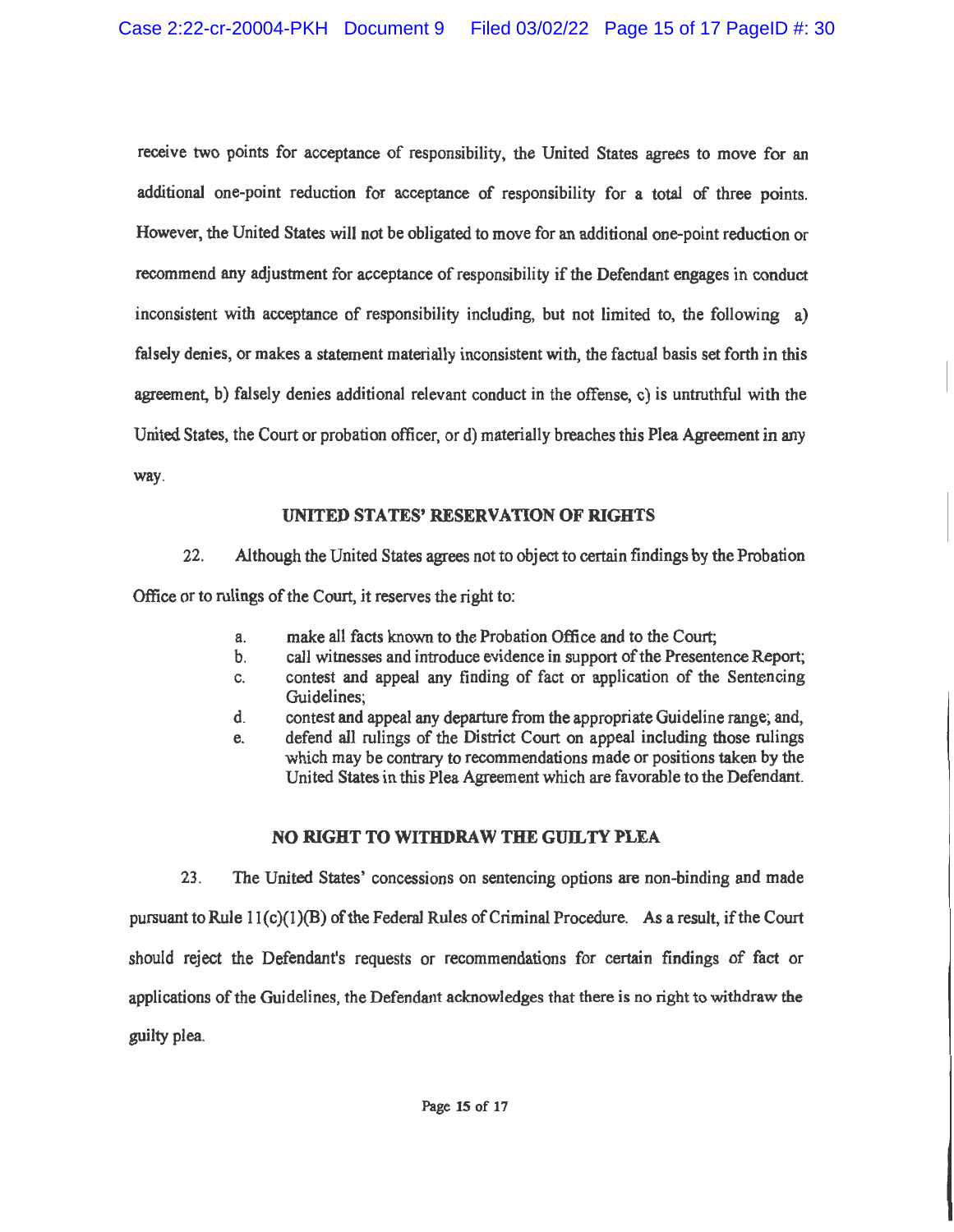## **AGREEMENT NOT BINDING ON THE COURT**

- 24. The parties agree that nothing in this Agreement binds the District Court to:
	- a. make any specific finding of fact;
	- make any particular application of the Sentencing Guidelines; b.
	- hand down any specific sentence: c.
	- $\mathbf{d}$ accept any stipulation of the parties as contained in this Plea Agreement: and.
	- accept this Plea Agreement. e.
- $25.$ The United States and the Defendant acknowledge that the Court has an obligation

to review the Presentence Report before it accepts or rejects this Plea Agreement.

## **AGREEMENT DOES NOT BIND ANY OTHER ENTITY**

26. The parties agree that this Plea Agreement does not bind any governmental entity

other than the United States Attorney's Office for the Western District of Arkansas.

## **SPECIAL ASSESSMENT**

 $27.$ The Defendant agrees to pay \$100.00 as the special assessment in this case.

## REPRESENTATIONS BY DEFENDANT

- 28. By signing this Plea Agreement, the Defendant acknowledges that:
	- $a<sub>z</sub>$ The Defendant has read this Agreement (or has had this Agreement read to him) and has carefully reviewed every part of it with defense counsel.
	- The Defendant fully understands this Plea Agreement and is not under the  $\mathbf b$ . influence of anything that could impede the Defendant's ability to fully understand this Plea Agreement.
	- No promises, agreements, understandings, or conditions have been made or C. entered into in connection with the decision to plead guilty except those set forth in this Plea Agreement.
	- d. The Defendant is satisfied with the legal services provided by defense counsel in connection with this Plea Agreement and matters related to it.
	- The Defendant has entered into this Plea Agreement freely, voluntarily, and e. without reservation and the Defendant's desire to enter a plea of guilty is not the result of threats or coercion directed at the Defendant or anyone connected with the Defendant